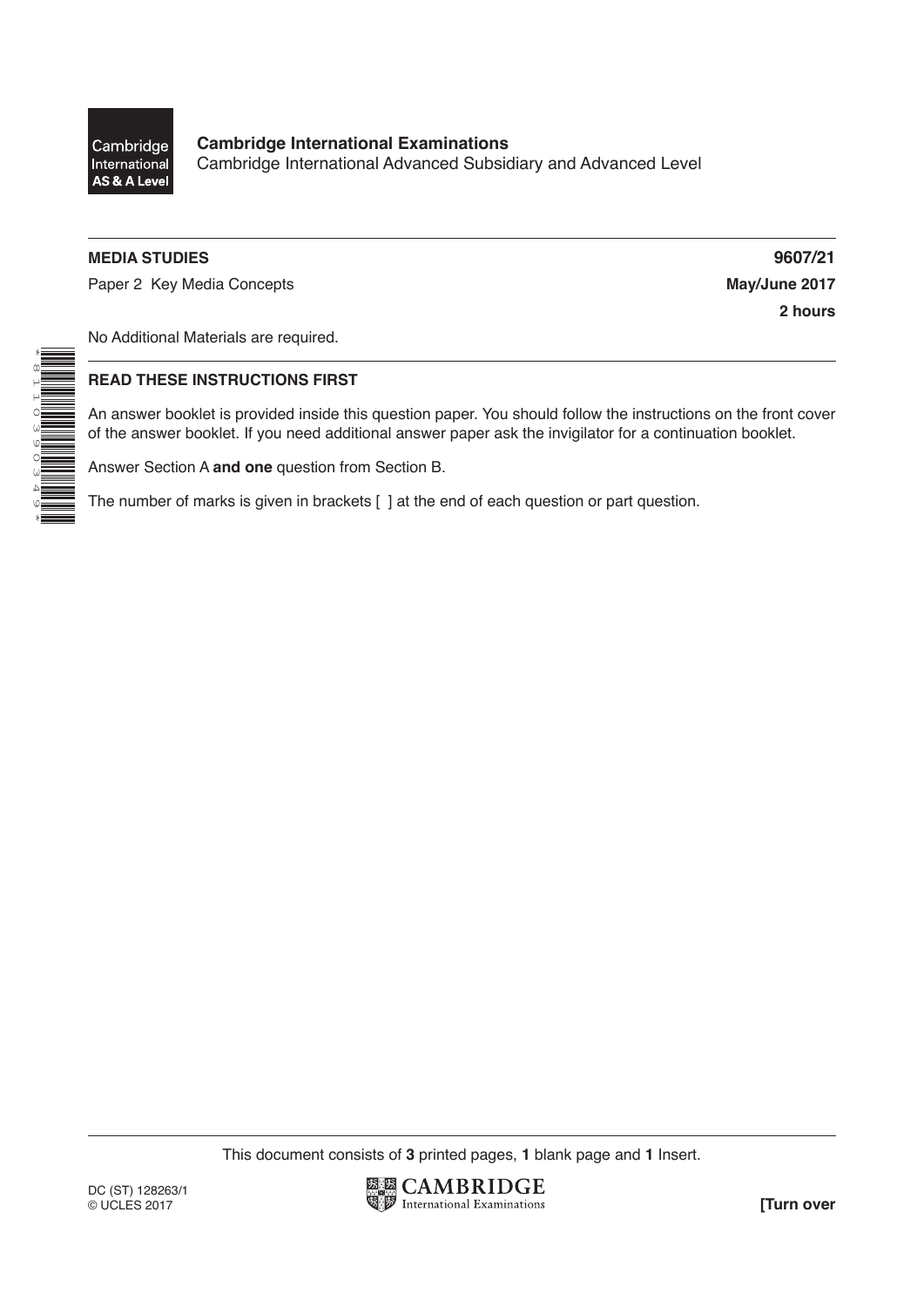The total duration of this paper is 2 hours.

The first 30 minutes will be spent watching and making notes on the moving image extract.

After the 30 minutes of screening and note-making time, you should use 45 minutes to answer Section A before moving on to spend the last 45 minutes on Section B.

#### **Section A: Textual analysis and representation**

You will be shown an extract from *Fargo* a total of four times. During the first screening, you should not make notes; during the second, third and fourth screenings there will be an opportunity to make notes and there will be gaps in between for further note-taking. Your notes should be made in the answer booklet and ruled through after you have finished writing your answer.

Extract: *Fargo* (series 1, episode 1, 2014 dir. Adam Bernstein)

- **1** Discuss the ways in which the extract constructs meaning through the following:
	- camera shots, angles, movement and composition
	- editing
	- sound
	- en-scène. [50]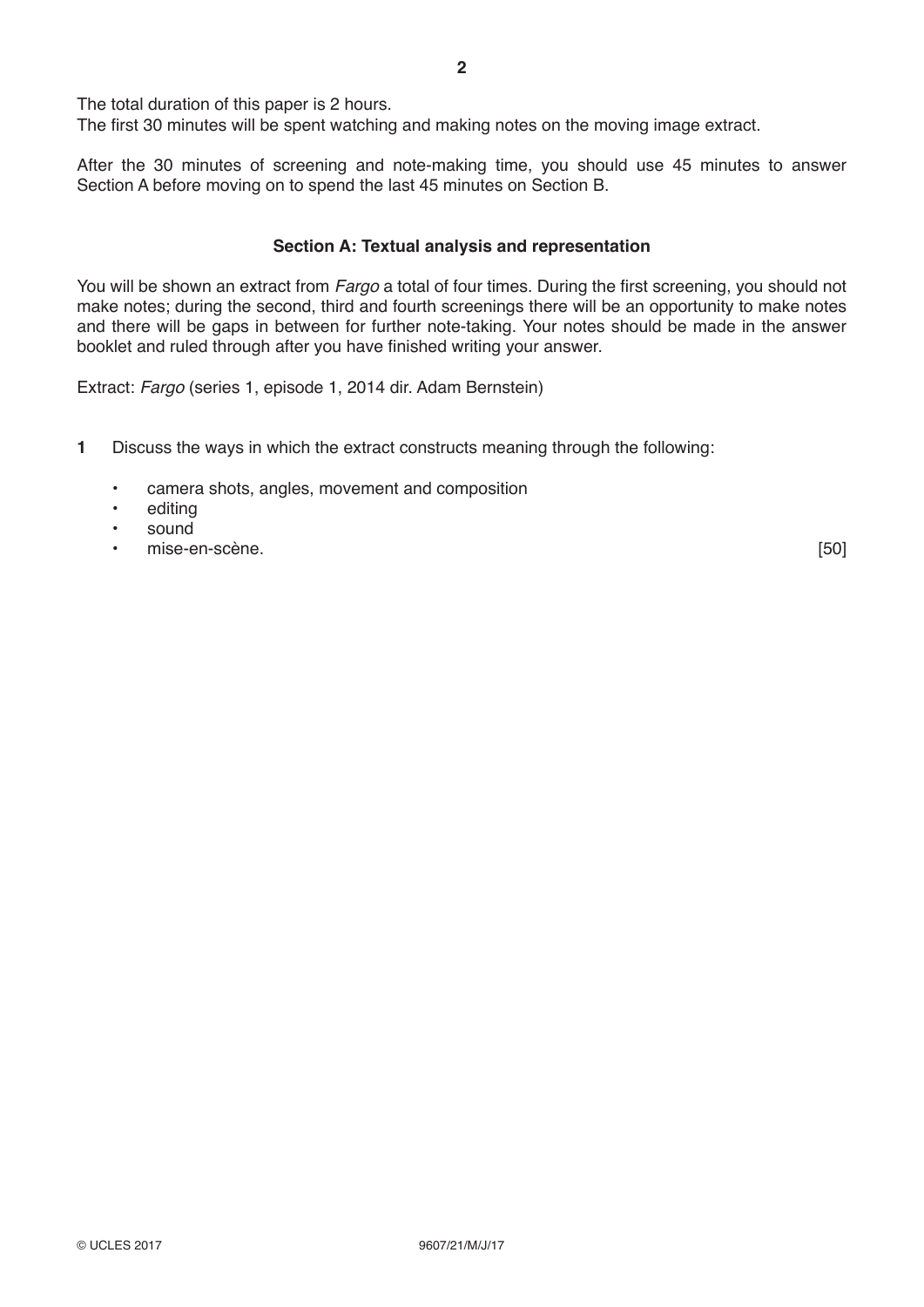## **Section B: Institutions and audiences**

Answer **one** question from this section.

Refer to specific examples from **one** media area chosen from:

- film
- music
- print
- radio
- video games.

**2** How important is cross-media convergence and synergy in the media area you have studied? [50]

# **OR**

**3** How do media institutions target national and local audiences in the media area you have studied? [50]